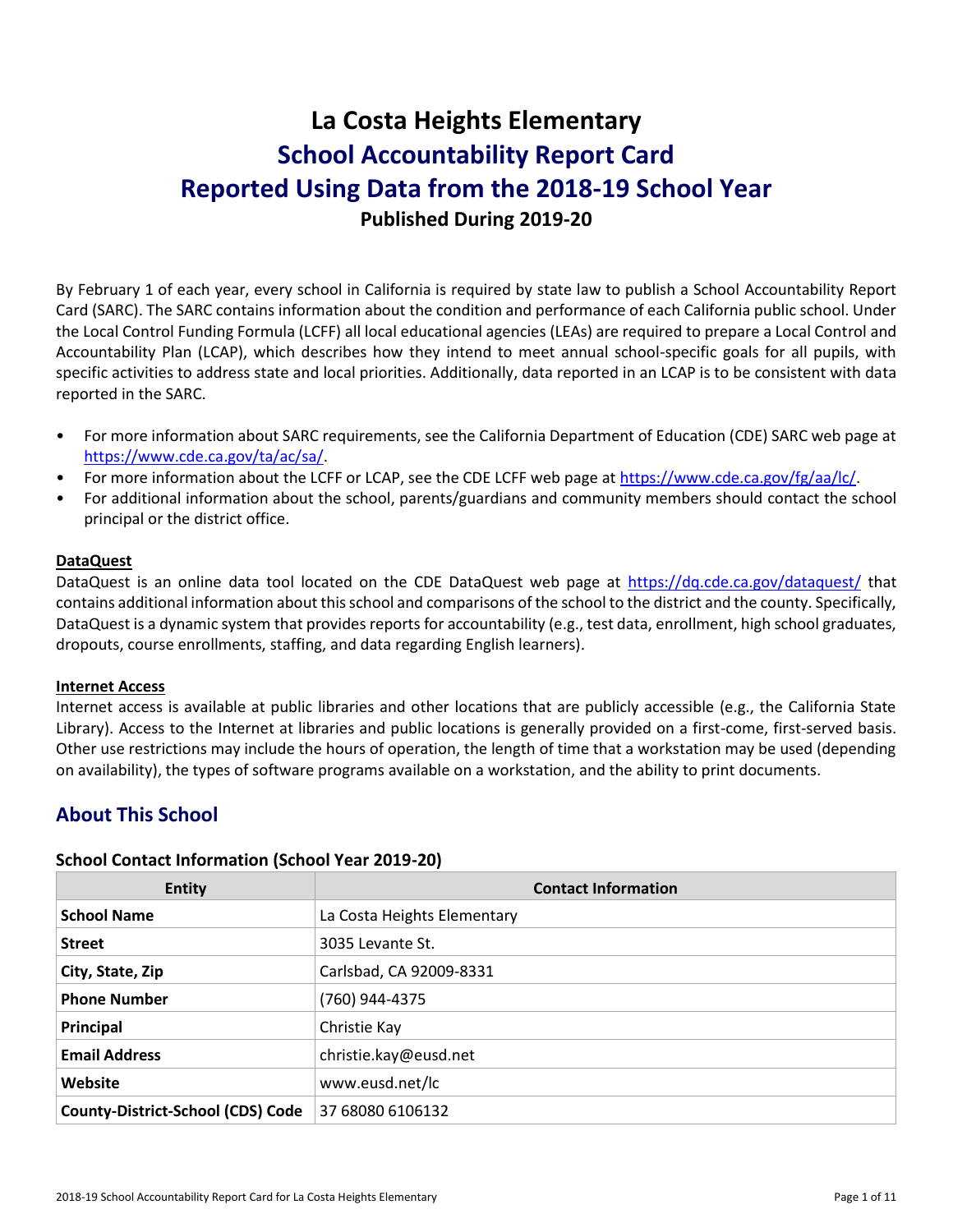| <b>Entity</b>        | <b>Contact Information</b>                        |
|----------------------|---------------------------------------------------|
| <b>District Name</b> | <b>Encinitas Union Elementary School District</b> |
| <b>Phone Number</b>  | 760.944.4300                                      |
| Superintendent       | Andrée Grey                                       |
| <b>Email Address</b> | Andrée.Grey@eusd.net                              |
| Website              | www.eusd.net/pages/default.aspx                   |

### **School Description and Mission Statement (School Year 2019-20)**

La Costa Heights Elementary is located in northern San Diego County in the city of Carlsbad. We are one of nine elementary schools in the Encinitas Union School District. La Costa Heights Elementary School is a 2018 Civic Award of Merit, 2016 California Gold Ribbon School and 2014 California Distinguished School serving approximately 700 students in grades kindergarten through six.

We offer a full academic program for our students. At La Costa Heights we believe all students are leaders and live by our mission: Inspiring learners, empowering leaders. Our rigorous curriculum and enrichment opportunities sustain us in fulfilling this mission. The school has developed educational programs designed to provide the skills and tools necessary for students to explore their creativity while developing a strong educational base in an ever changing global society. Children explore and demonstrate their abilities through challenging academic activities as well as creative art, music, PE, multimedia, and drama experiences. The teachers and staff are dedicated to ensuring the academic success of every student and providing a safe and productive learning experience.

The dedication of La Costa Heights Elementary School's staff, parents, and community to their students has resulted in the school's proud successes. Parents enhance our students' education by becoming aware of the school's expectations and encouraging their child to meet them through the completion of homework and participation in home activities. Our parents are also active participants at La Costa Heights through a variety of volunteer opportunities. It is our goal that through understanding and communication we can develop a rapport that results in the best educational environment possible for our students. Our success is largely dependent on how effectively we can work together as a team to meet the needs of our students.

### **Student Enrollment by Grade Level (School Year 2018-19)**

| <b>Grade Level</b>      | <b>Number of Students</b> |
|-------------------------|---------------------------|
| Kindergarten            | 90                        |
| Grade 1                 | 98                        |
| <b>Grade 2</b>          | 102                       |
| Grade 3                 | 95                        |
| Grade 4                 | 97                        |
| Grade 5                 | 89                        |
| Grade 6                 | 101                       |
| <b>Total Enrollment</b> | 672                       |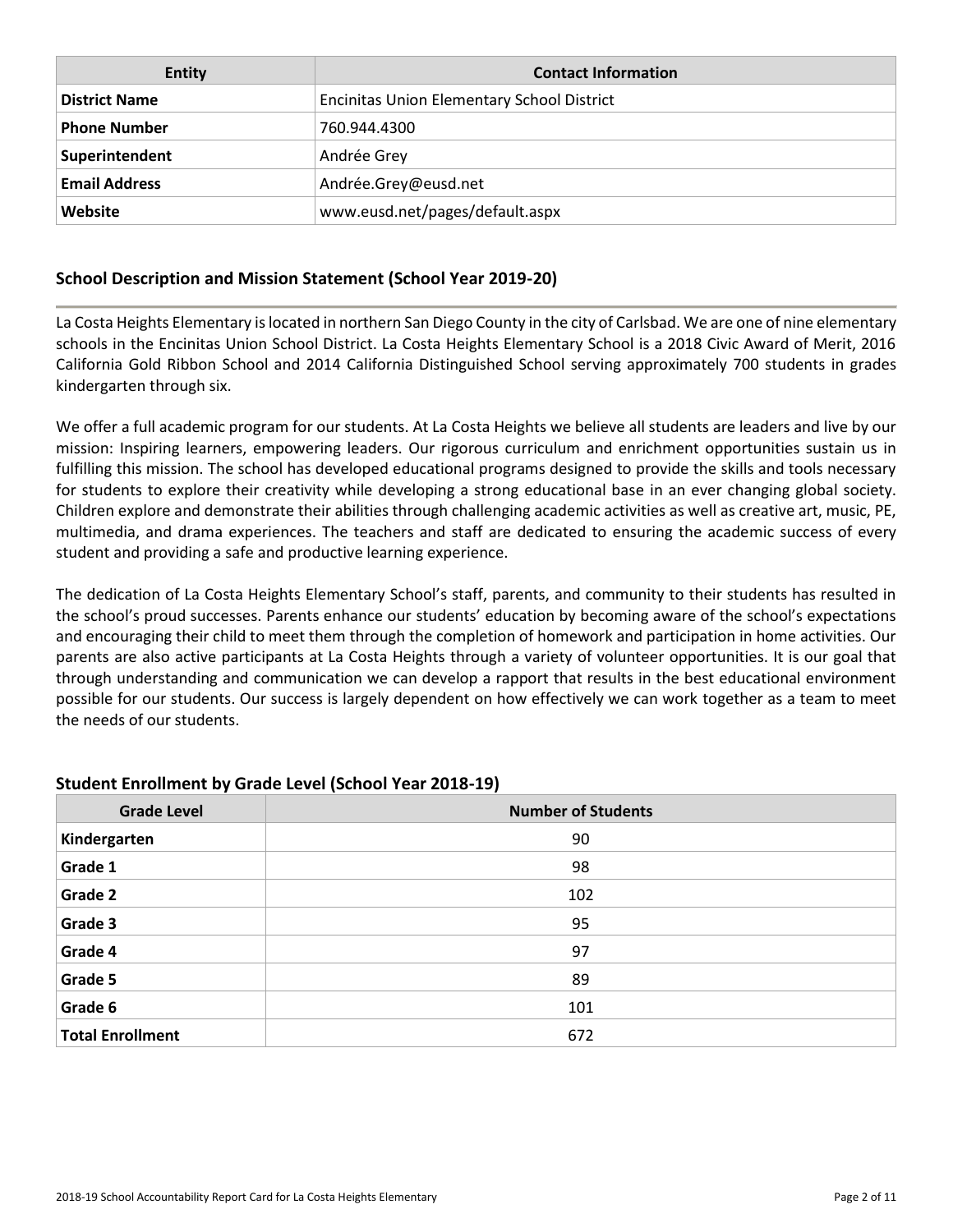### **Student Enrollment by Group (School Year 2018-19)**

| <b>Student Group</b>                       | <b>Percent of Total Enrollment</b> |
|--------------------------------------------|------------------------------------|
| <b>Black or African American</b>           | 1.6                                |
| American Indian or Alaska Native           | 0.1                                |
| Asian                                      | 6.7                                |
| <b>Filipino</b>                            | 1.9                                |
| <b>Hispanic or Latino</b>                  | 12.8                               |
| <b>Native Hawaiian or Pacific Islander</b> | 0.3                                |
| White                                      | 73.1                               |
| <b>Two or More Races</b>                   | 2.5                                |
| <b>Socioeconomically Disadvantaged</b>     | 9.1                                |
| <b>English Learners</b>                    | 3.6                                |
| <b>Students with Disabilities</b>          | 12.1                               |
| <b>Foster Youth</b>                        | 0.1                                |
| <b>Homeless</b>                            |                                    |

# **A. Conditions of Learning**

### **State Priority: Basic**

The SARC provides the following information relevant to the State priority: Basic (Priority 1):

- Degree to which teachers are appropriately assigned and fully credentialed in the subject area and for the pupils they are teaching;
- Pupils have access to standards-aligned instructional materials; and
- School facilities are maintained in good repair

### **Teacher Credentials**

| <b>Teachers</b>                                                    | <b>School</b><br>2017-18 | <b>School</b><br>2018-19 | <b>School</b><br>2019-20 | <b>District</b><br>2019-20 |
|--------------------------------------------------------------------|--------------------------|--------------------------|--------------------------|----------------------------|
| With Full Credential                                               | 28                       | 27                       | 30                       | 250                        |
| <b>Without Full Credential</b>                                     | 0                        | 0                        |                          |                            |
| Teaching Outside Subject Area of Competence (with full credential) | 0                        |                          |                          |                            |

### **Teacher Misassignments and Vacant Teacher Positions**

| Indicator                                             | 2017-18 | 2018-19 | 2019-20 |
|-------------------------------------------------------|---------|---------|---------|
| <b>Misassignments of Teachers of English Learners</b> |         |         |         |
| <b>Total Teacher Misassignments*</b>                  |         |         |         |
| <b>Vacant Teacher Positions</b>                       |         |         |         |

Note: "Misassignments" refers to the number of positions filled by teachers who lack legal authorization to teach that grade level, subject area, student group, etc. \*Total Teacher Misassignments includes the number of Misassignments of Teachers of English Learners.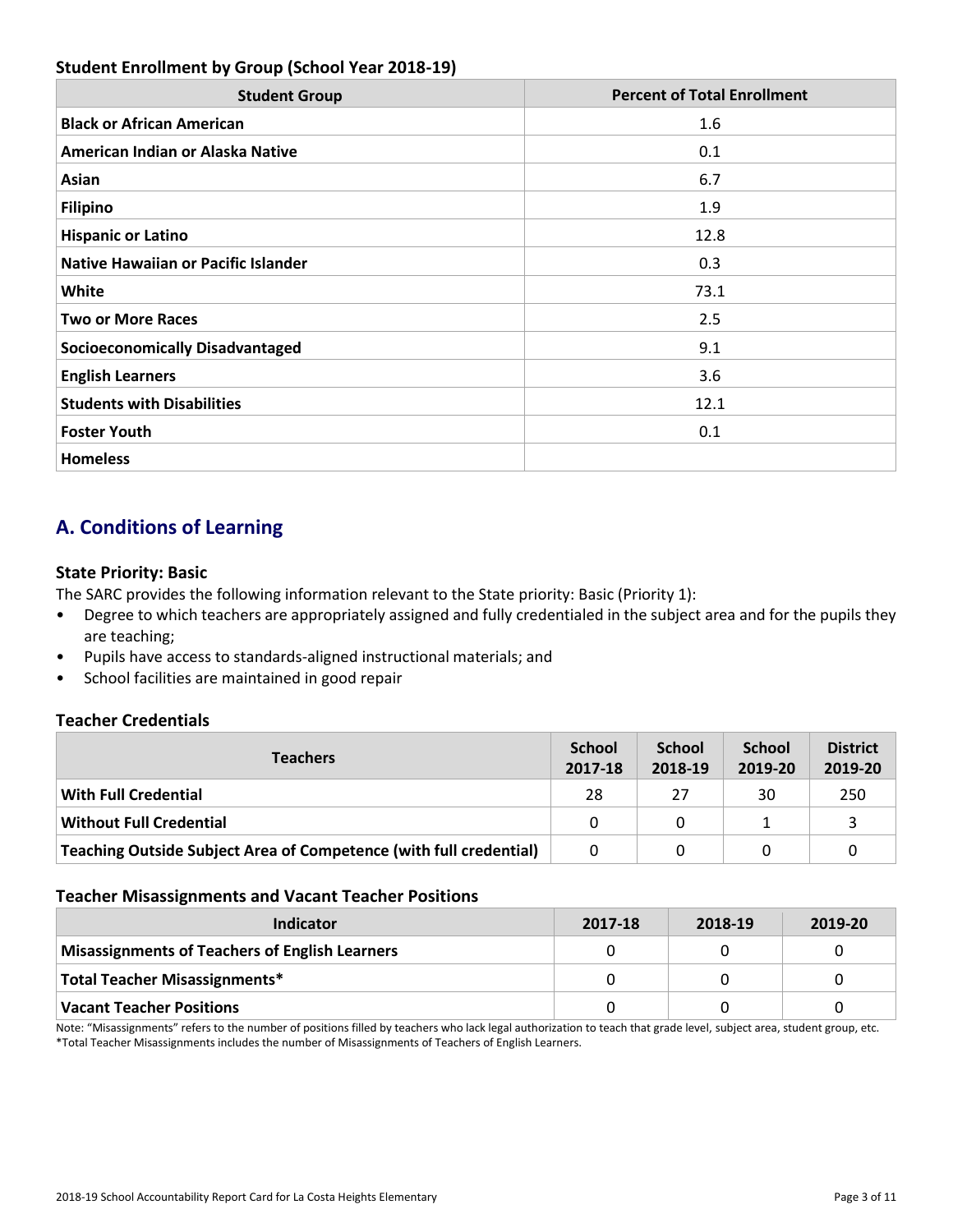### **Quality, Currency, Availability of Textbooks and Instructional Materials (School Year 2019-20)**

**Year and month in which data were collected:** September, 2019

| <b>Subject</b>                | <b>Textbooks and Other Instructional</b><br><b>Materials/year of Adoption</b> | <b>From Most</b><br>Recent<br><b>Adoption?</b> | <b>Percent Students</b><br><b>Lacking Own</b><br><b>Assigned Copy</b> |  |
|-------------------------------|-------------------------------------------------------------------------------|------------------------------------------------|-----------------------------------------------------------------------|--|
| <b>Reading/Language Arts</b>  | National Geographic/2017                                                      | Yes                                            | 0                                                                     |  |
| <b>Mathematics</b>            | Scott Foresman-Addison Wesley/2009                                            | Yes                                            | 0                                                                     |  |
| <b>Science</b>                | Houghton Mifflin/2007                                                         | Yes                                            | 0                                                                     |  |
| <b>History-Social Science</b> | Harcourt/2006                                                                 | Yes                                            | 0                                                                     |  |

### **School Facility Conditions and Planned Improvements (Most Recent Year)**

La Costa Heights Elementary School provides a safe, clean environment for students, staff, and volunteers. School facilities were built in 1987, and currently include a multipurpose room, staff lounge, 24 permanent classrooms, playground, and media center. We also have modular buildings with 12 classrooms accommodate current and future growth. The asphalt was recently resurfaced in 2015. New landscaping has also been recently also added to the parking lot median and the garden spaces around the school. Beautification projects such as painted and tile murals enhance the campus. In 2016 new student furniture was purchased and solar panels were installed at La Costa Heights.

District maintenance supervisors are proactive and conduct inspections at school sites on a continual basis. Repairs necessary to keep the school in good repair and working order are completed in a timely manner. A work order process is used to ensure efficient service and that emergency repairs are given the highest priority. District maintenance has indicated that 100% of all toilets on school grounds are in working order. Bathrooms are available in designated classrooms to accommodate students with special needs.

### **School Facility Good Repair Status (Most Recent Year)**

Using the **most recently collected** FIT data (or equivalent), provide the following:

- Determination of repair status for systems listed
- Description of any needed maintenance to ensure good repair
- The year and month in which the data were collected
- The overall rating

### **Year and month of the most recent FIT report:** March 15, 2019

| <b>System Inspected</b>                                             | <b>Rating</b> | <b>Repair Needed and Action Taken or Planned</b> |
|---------------------------------------------------------------------|---------------|--------------------------------------------------|
| Systems: Gas Leaks,<br>Mechanical/HVAC, Sewer                       | Good          |                                                  |
| <b>Interior: Interior Surfaces</b>                                  | Good          |                                                  |
| <b>Cleanliness: Overall Cleanliness,</b><br>Pest/Vermin Infestation | Good          |                                                  |
| <b>Electrical: Electrical</b>                                       | Good          |                                                  |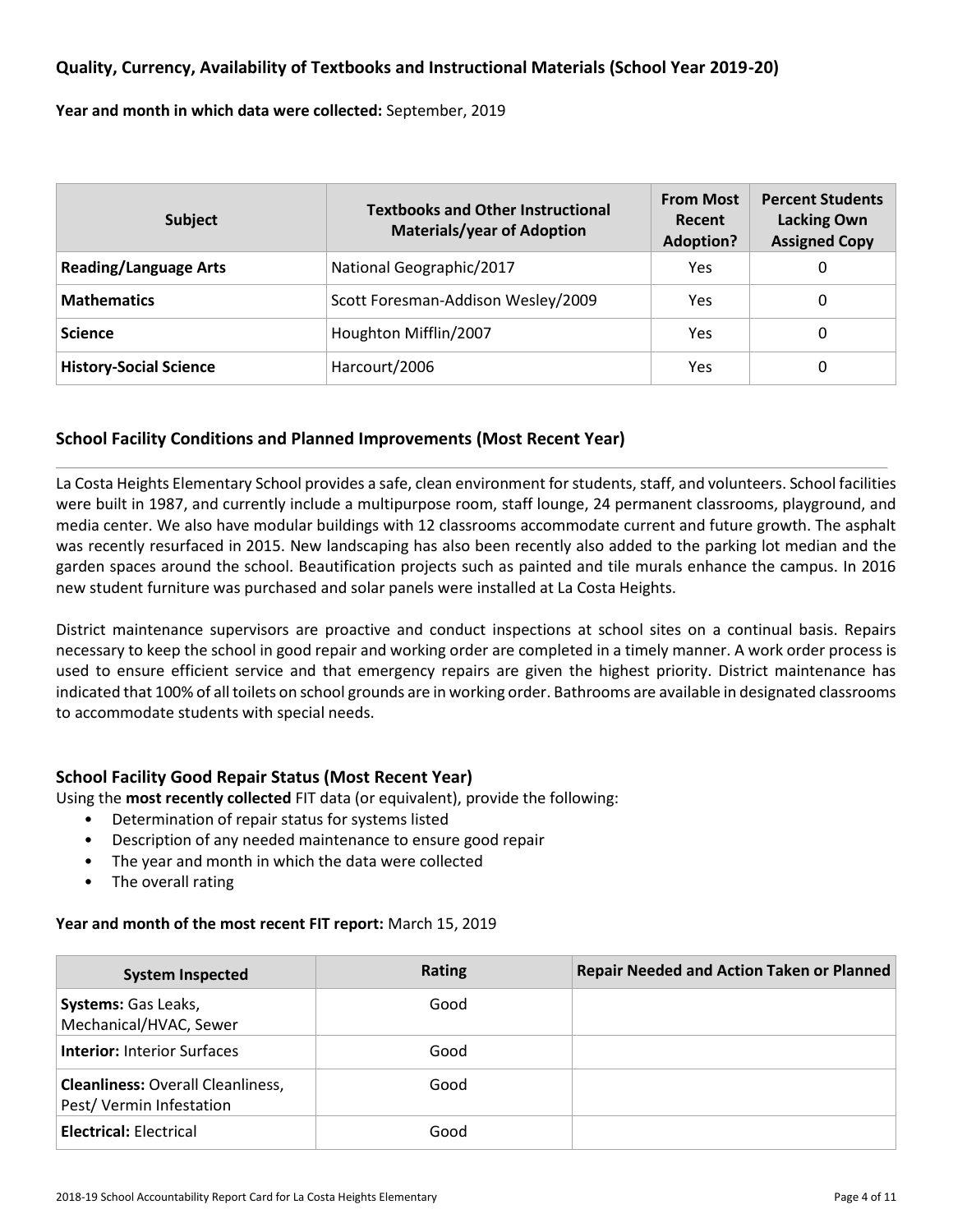| <b>System Inspected</b>                                                       | Rating    | <b>Repair Needed and Action Taken or Planned</b> |
|-------------------------------------------------------------------------------|-----------|--------------------------------------------------|
| Restrooms/Fountains: Restrooms,<br>Sinks/Fountains                            | Good      |                                                  |
| Safety: Fire Safety, Hazardous<br>Materials                                   | Good      |                                                  |
| Structural: Structural Damage,<br><b>Roofs</b>                                | Good      |                                                  |
| <b>External: Playground/School</b><br>Grounds, Windows/<br>Doors/Gates/Fences | Good      |                                                  |
| <b>Overall Rating</b>                                                         | Exemplary |                                                  |

# **B. Pupil Outcomes**

### **State Priority: Pupil Achievement**

The SARC provides the following information relevant to the State priority: Pupil Achievement (Priority 4):

- **Statewide assessments** (i.e., California Assessment of Student Performance and Progress [CAASPP] System, which includes the Smarter Balanced Summative Assessments for students in the general education population and the California Alternate Assessments [CAAs] for English language arts/literacy [ELA] and mathematics given in grades three through eight and grade eleven. Only eligible students may participate in the administration of the CAAs. CAAs items are aligned with alternate achievement standards, which are linked with the Common Core State Standards [CCSS] for students with the most significant cognitive disabilities); and
- The percentage of students who have successfully completed courses that satisfy the requirements for entrance to the University of California and the California State University, or career technical education sequences or programs of study.

# **CAASPP Test Results in ELA and Mathematics for All Students Grades Three through Eight and Grade Eleven**

### **Percentage of Students Meeting or Exceeding the State Standard**

| <b>Subject</b>                                                        | <b>School</b><br>2017-18 | <b>School</b><br>2018-19 | <b>District</b><br>2017-18 | <b>District</b><br>2018-19 | <b>State</b><br>2017-18 | <b>State</b><br>2018-19 |
|-----------------------------------------------------------------------|--------------------------|--------------------------|----------------------------|----------------------------|-------------------------|-------------------------|
| <b>English Language Arts/Literacy</b><br>$\sqrt{(grades 3-8 and 11)}$ | 83                       | 81                       | 75                         | 75                         | 50                      | 50                      |
| <b>Mathematics</b><br>$\vert$ (grades 3-8 and 11)                     | 80                       | 80                       | 71                         | 71                         | 38                      | 39                      |

Note: Percentages are not calculated when the number of students tested is ten or less, either because the number of students in this category is too small for statistical accuracy or to protect student privacy.

Note: ELA and mathematics test results include the Smarter Balanced Summative Assessment and the CAA. The "Percent Met or Exceeded" is calculated by taking the total number of students who met or exceeded the standard on the Smarter Balanced Summative Assessment plus the total number of students who met the standard (i.e., achieved Level 3-Alternate) on the CAAs divided by the total number of students who participated in both assessments.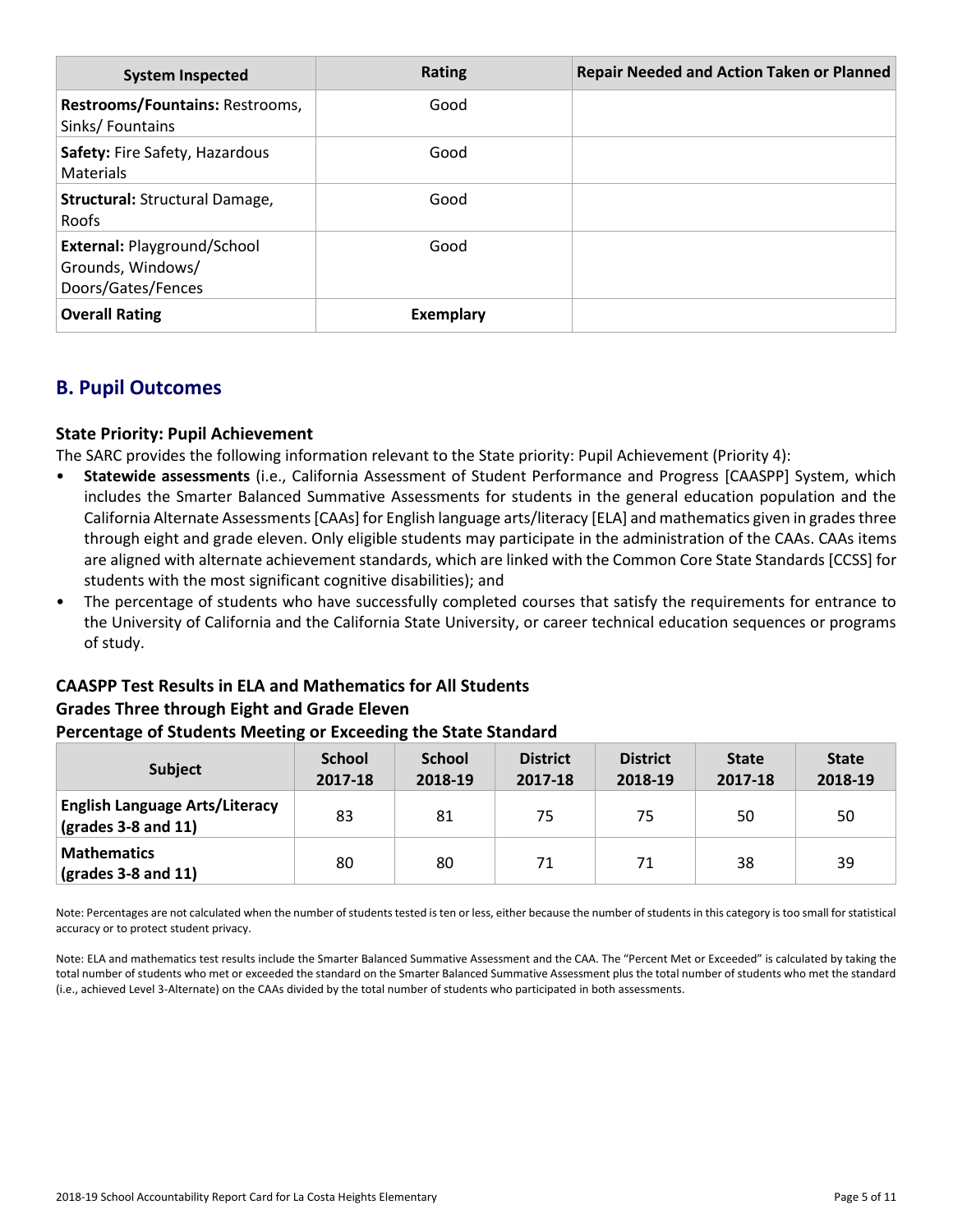### **CAASPP Test Results in ELA by Student Group Grades Three through Eight and Grade Eleven (School Year 2018-19)**

| <b>Student Group</b>                                 | <b>Total</b><br><b>Enrollment</b> | <b>Number</b><br><b>Tested</b> | Percent<br><b>Tested</b> | <b>Percent</b><br><b>Not</b><br><b>Tested</b> | Percent<br>Met or<br><b>Exceeded</b> |
|------------------------------------------------------|-----------------------------------|--------------------------------|--------------------------|-----------------------------------------------|--------------------------------------|
| <b>All Students</b>                                  | 375                               | 367                            | 97.87                    | 2.13                                          | 81.47                                |
| <b>Male</b>                                          | 196                               | 191                            | 97.45                    | 2.55                                          | 76.96                                |
| Female                                               | 179                               | 176                            | 98.32                    | 1.68                                          | 86.36                                |
| <b>Black or African American</b>                     | $\overline{\phantom{a}}$          | $-$                            | $\overline{\phantom{a}}$ | $\overline{\phantom{a}}$                      | --                                   |
| American Indian or Alaska Native                     |                                   |                                |                          |                                               |                                      |
| <b>Asian</b>                                         | 19                                | 19                             | 100.00                   | 0.00                                          | 89.47                                |
| <b>Filipino</b>                                      | $\overline{\phantom{a}}$          | $-$                            | $\overline{\phantom{a}}$ | $\overline{\phantom{a}}$                      | $\overline{\phantom{a}}$             |
| <b>Hispanic or Latino</b>                            | 47                                | 43                             | 91.49                    | 8.51                                          | 69.77                                |
| <b>Native Hawaiian or Pacific Islander</b>           | $\overline{\phantom{a}}$          | $\overline{\phantom{a}}$       | $\overline{\phantom{a}}$ | $\overline{\phantom{a}}$                      | $- -$                                |
| White                                                | 281                               | 277                            | 98.58                    | 1.42                                          | 82.31                                |
| <b>Two or More Races</b>                             | 15                                | 15                             | 100.00                   | 0.00                                          | 100.00                               |
| <b>Socioeconomically Disadvantaged</b>               | 38                                | 38                             | 100.00                   | 0.00                                          | 50.00                                |
| <b>English Learners</b>                              | 20                                | 20                             | 100.00                   | 0.00                                          | 50.00                                |
| <b>Students with Disabilities</b>                    | 52                                | 49                             | 94.23                    | 5.77                                          | 46.94                                |
| <b>Students Receiving Migrant Education Services</b> |                                   |                                |                          |                                               |                                      |
| <b>Foster Youth</b>                                  |                                   |                                |                          |                                               |                                      |
| <b>Homeless</b>                                      |                                   |                                |                          |                                               |                                      |

Note: ELA test results include the Smarter Balanced Summative Assessment and the CAA. The "Percent Met or Exceeded" is calculated by taking the total number of students who met or exceeded the standard on the Smarter Balanced Summative Assessment plus the total number of students who met the standard (i.e., achieved Level 3-Alternate) on the CAAs divided by the total number of students who participated in both assessments.

Note: Double dashes (--) appear in the table when the number of students is ten or less, either because the number of students in this category is too small for statistical accuracy or to protect student privacy.

Note: The number of students tested includes all students who participated in the test whether they received a score or not; however, the number of students tested is not the number that was used to calculate the achievement level percentages. The achievement level percentages are calculated using only students who received scores.

### **CAASPP Test Results in Mathematics by Student Group Grades Three through Eight and Grade Eleven (School Year 2018-19)**

| <b>Student Group</b> | <b>Total</b><br><b>Enrollment</b> | <b>Number</b><br><b>Tested</b> | Percent<br><b>Tested</b> | Percent<br><b>Not</b><br><b>Tested</b> | Percent<br>Met or<br><b>Exceeded</b> |
|----------------------|-----------------------------------|--------------------------------|--------------------------|----------------------------------------|--------------------------------------|
| <b>All Students</b>  | 375                               | 368                            | 98.13                    | 1.87                                   | 80.16                                |
| <b>Male</b>          | 196                               | 192                            | 97.96                    | 2.04                                   | 84.90                                |
| Female               | 179                               | 176                            | 98.32                    | 1.68                                   | 75.00                                |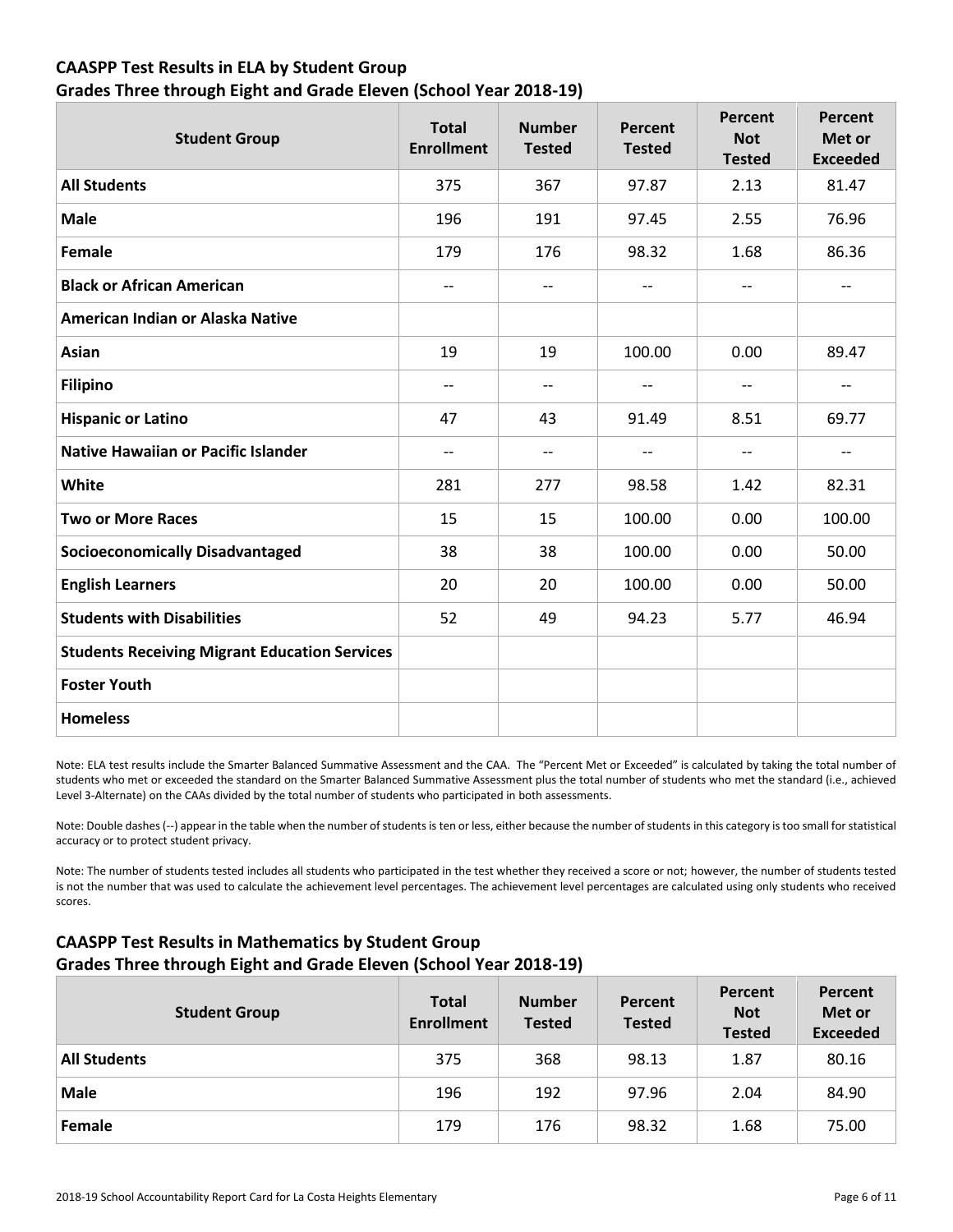| <b>Student Group</b>                                 | <b>Total</b><br><b>Enrollment</b> | <b>Number</b><br><b>Tested</b> | Percent<br><b>Tested</b> | Percent<br><b>Not</b><br><b>Tested</b> | Percent<br>Met or<br><b>Exceeded</b> |
|------------------------------------------------------|-----------------------------------|--------------------------------|--------------------------|----------------------------------------|--------------------------------------|
| <b>Black or African American</b>                     | $-$                               | --                             | $-$                      | $-$                                    | $-$                                  |
| American Indian or Alaska Native                     |                                   |                                |                          |                                        |                                      |
| Asian                                                | 19                                | 19                             | 100.00                   | 0.00                                   | 89.47                                |
| <b>Filipino</b>                                      | $-$                               | --                             | $\overline{\phantom{a}}$ | $-$                                    | $-$                                  |
| <b>Hispanic or Latino</b>                            | 47                                | 44                             | 93.62                    | 6.38                                   | 61.36                                |
| <b>Native Hawaiian or Pacific Islander</b>           | --                                | --                             | $\qquad \qquad -$        | $-$                                    | --                                   |
| White                                                | 281                               | 277                            | 98.58                    | 1.42                                   | 82.67                                |
| <b>Two or More Races</b>                             | 15                                | 15                             | 100.00                   | 0.00                                   | 93.33                                |
| <b>Socioeconomically Disadvantaged</b>               | 38                                | 38                             | 100.00                   | 0.00                                   | 50.00                                |
| <b>English Learners</b>                              | 20                                | 20                             | 100.00                   | 0.00                                   | 55.00                                |
| <b>Students with Disabilities</b>                    | 52                                | 49                             | 94.23                    | 5.77                                   | 48.98                                |
| <b>Students Receiving Migrant Education Services</b> |                                   |                                |                          |                                        |                                      |
| <b>Foster Youth</b>                                  |                                   |                                |                          |                                        |                                      |
| <b>Homeless</b>                                      |                                   |                                |                          |                                        |                                      |

Note: Mathematics test results include the Smarter Balanced Summative Assessment and the CAA. The "Percent Met or Exceeded" is calculated by taking the total number of students who met or exceeded the standard on the Smarter Balanced Summative Assessment plus the total number of students who met the standard (i.e., achieved Level 3-Alternate) on the CAAs divided by the total number of students who participated in both assessments.

Note: Double dashes (--) appear in the table when the number of students is ten or less, either because the number of students in this category is too small for statistical accuracy or to protect student privacy.

Note: The number of students tested includes all students who participated in the test whether they received a score or not; however, the number of students tested is not the number that was used to calculate the achievement level percentages. The achievement level percentages are calculated using only students who received scores.

### **CAASPP Test Results in Science for All Students Grades Five, Eight, and Ten Percentage of Students Meeting or Exceeding the State Standard**

| <b>Subject</b>                        | <b>School</b> | <b>School</b> | <b>District</b> | <b>District</b> | <b>State</b> | <b>State</b> |
|---------------------------------------|---------------|---------------|-----------------|-----------------|--------------|--------------|
|                                       | 2017-18       | 2018-19       | 2017-18         | 2018-19         | 2017-18      | 2018-19      |
| Science (grades 5, 8 and high school) | N/A           | N/A           | N/A             | N/A             | N/A          | N/A          |

Note: Cells with N/A values do not require data.

Note: This is a placeholder for the California Science Test (CAST) which was administered operationally during the 2018-19 school year. However, these data are not available for inclusion in the 2018-19 SARC posting due February 1, 2020. These data will be included in the 2019-20 SARC posting due February 1, 2021.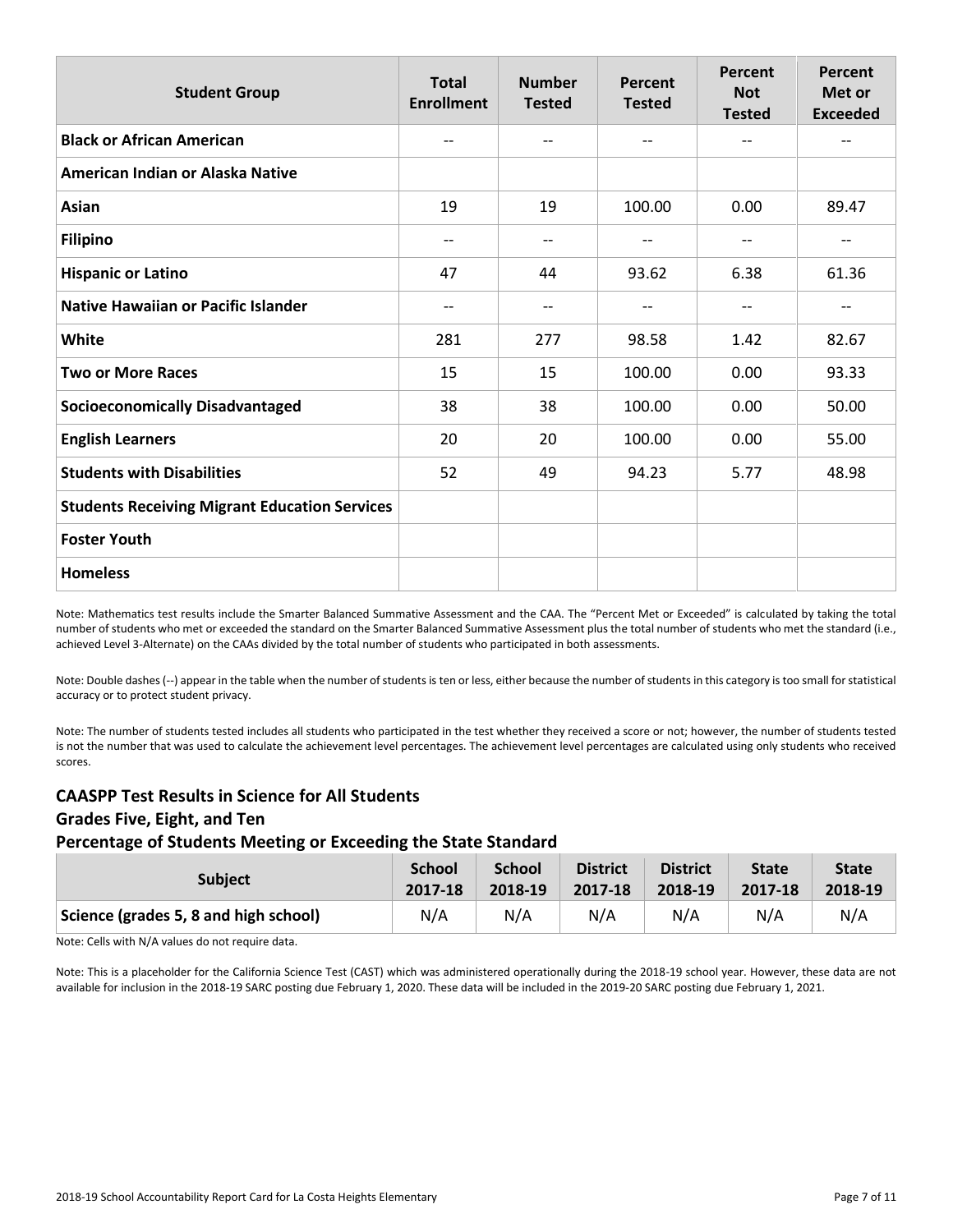### **State Priority: Other Pupil Outcomes**

The SARC provides the following information relevant to the State priority: Other Pupil Outcomes (Priority 8):

Pupil outcomes in the subject areas of physical education.

| Grade Level | <b>Percentage of Students</b> | <b>Percentage of Students</b> | <b>Percentage of Students</b> |
|-------------|-------------------------------|-------------------------------|-------------------------------|
|             | <b>Meeting Four of Six</b>    | <b>Meeting Five of Six</b>    | <b>Meeting Six of Six</b>     |
|             | <b>Fitness Standards</b>      | <b>Fitness Standards</b>      | <b>Fitness Standards</b>      |
|             | 13.3                          | 31.1                          | 38.9                          |

### **California Physical Fitness Test Results (School Year 2018-19)**

Note: Percentages are not calculated and double dashes (--) appear in the table when the number of students tested is ten or less, either because the number of students in this category is too small for statistical accuracy or to protect student privacy.

# **C. Engagement**

### **State Priority: Parental Involvement**

The SARC provides the following information relevant to the State priority: Parental Involvement (Priority 3):

• Efforts the school district makes to seek parent input in making decisions for the school district and each school site.

### **Opportunities for Parental Involvement (School Year 2019-20)**

Our families and community are an integral part of our school's success. Parents can be found in countless classrooms and engaged in meaningful work. We encourage you to get involved with the any of the invaluable committees already in action. Our School Site Council (SSC), Parent Teacher Association (PTA), English Learner Advisory Committee (ELAC), and Encinitas Education Foundation (EEF) groups offer opportunities for rewarding involvement. In addition, we invite parents to volunteer in classrooms, in our garden, through various student leadership activities, and more.

Numerous programs and activities are enriched by the generous contributions made by the Parent Teacher Association (PTA) and the Encinitas Educational Foundation (EEF). La Costa Heights Elementary School offers a variety of events, programs, and activities throughout the school year for parents to become actively involved in their child's school and education. The following are a few opportunities open to parents and the community: Family Night, Red Ribbon Week, Winter Festival, Service Learning, Book Fair, Playground Partners, Jog-a-Thon, Study Buddies, Green Team Activities, Kindness Team, and many others.

### **State Priority: School Climate**

The SARC provides the following information relevant to the State priority: School Climate (Priority 6):

- Pupil suspension rates;
- Pupil expulsion rates; and
- Other local measures on the sense of safety.

| Rate               | <b>School</b><br>2016-17 | <b>School</b><br>2017-18 | <b>School</b><br>2018-19 | <b>District</b><br>2016-17 | <b>District</b><br>2017-18 | <b>District</b><br>2018-19 | <b>State</b><br>$2016 - 17$ | <b>State</b><br>$2017 - 18$ | <b>State</b><br>2018-19 |
|--------------------|--------------------------|--------------------------|--------------------------|----------------------------|----------------------------|----------------------------|-----------------------------|-----------------------------|-------------------------|
| <b>Suspensions</b> | 0.1                      | 0.0                      | 0.1                      | 0.3                        | 0.4                        | 0.2                        | 3.6                         |                             | 3.5                     |
| <b>Expulsions</b>  | 0.0                      | 0.0                      | 0.0                      | 0.0                        | 0.0                        | 0.0                        | 0.1                         | 0.1                         | 0.1                     |

### **Suspensions and Expulsions**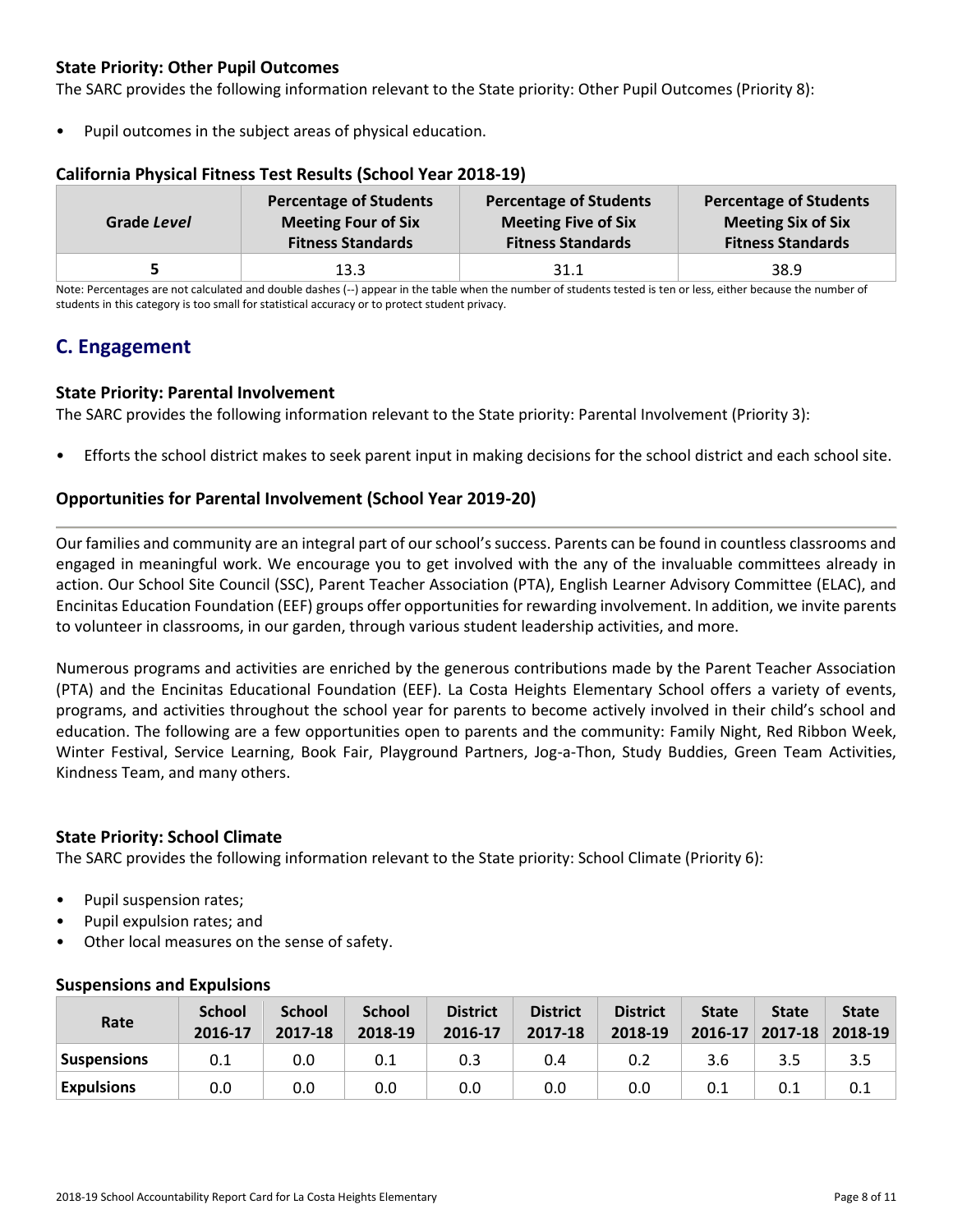### **School Safety Plan (School Year 2019-20)**

Maintaining a safe and orderly environment is essential to learning. The Comprehensive School Safety Plan (CSSP) is developed by La Costa Heights Elementary in consultation with local law enforcement/Emergency Preparedness staff, School Site Council (SSC) and Administrative Services in order to comply with Senate Bill 187. It was most recently updated and reviewed in September 2019 and accepted by the Board of Trustees in November 2019.

The CSSP includes elements such as emergency plans and procedures, including the Run, Hide, Fight Model, the School Protection Evacuation Plan for Wildfire, school rules and school dress codes. Fire drills are conducted monthly, earthquake drills are held four times a year, and two lockdown exercise drills are practiced each year. All schools in the district are closed campuses, and visitors must immediately register in the school office before entering the campus. School access is monitored by administrators, teachers and other school staff.

# **D. Other SARC Information**

The information in this section is required to be in the SARC but is not included in the state priorities for LCFF.

| Grade<br>Level          | Average<br><b>Class</b><br><b>Size</b> | # of<br><b>Size</b><br>$1 - 20$ | # of<br><b>Size</b><br>$21 - 32$ | # of<br> Classes* Classes* Classes* <br><b>Size</b><br>$33+$ | 2016-17 2016-17 2016-17 2016-17 2017-18 2017-18 2017-18 2017-18 2017-18 2018-19 2018-19 2018-19 2018-19<br><b>Average</b><br><b>Class</b><br><b>Size</b> | # of<br><b>Size</b><br>$1 - 20$ | # of<br><b>Size</b><br>$21 - 32$ | # of<br> Classes* Classes* Classes* <br><b>Size</b><br>$33+$ | Average<br><b>Class</b><br><b>Size</b> | # of<br>Classes* Classes* Classes*<br><b>Size</b><br>$1 - 20$ | # of<br><b>Size</b><br>21-32 | # of<br><b>Size</b><br>$33+$ |
|-------------------------|----------------------------------------|---------------------------------|----------------------------------|--------------------------------------------------------------|----------------------------------------------------------------------------------------------------------------------------------------------------------|---------------------------------|----------------------------------|--------------------------------------------------------------|----------------------------------------|---------------------------------------------------------------|------------------------------|------------------------------|
| К                       | 21                                     | $\mathbf{1}$                    | 4                                |                                                              | 23                                                                                                                                                       |                                 | 4                                |                                                              | 18                                     | 5                                                             |                              |                              |
| $\mathbf{1}$            | 23                                     | 1                               | 3                                |                                                              | 24                                                                                                                                                       |                                 | 4                                |                                                              | 24                                     |                                                               | 4                            |                              |
| $\overline{2}$          | 24                                     |                                 | 4                                |                                                              | 24                                                                                                                                                       |                                 | 4                                |                                                              | 25                                     |                                                               | 4                            |                              |
| $\overline{\mathbf{3}}$ | 25                                     |                                 | 4                                |                                                              | 24                                                                                                                                                       |                                 | 4                                |                                                              | 24                                     |                                                               | 4                            |                              |
| 4                       | 29                                     |                                 | 3                                |                                                              | 30                                                                                                                                                       |                                 | 3                                |                                                              | 31                                     |                                                               | 3                            |                              |
| 5                       | 30                                     |                                 | 3                                |                                                              | 31                                                                                                                                                       |                                 | 3                                |                                                              | 31                                     |                                                               | 2                            |                              |
| 6                       | 29                                     |                                 | 4                                |                                                              | 24                                                                                                                                                       | 1                               | 4                                |                                                              | 26                                     | $\mathbf{1}$                                                  | 3                            |                              |
| Other**                 | 11                                     | 1                               |                                  |                                                              | 9                                                                                                                                                        | 1                               |                                  |                                                              | 18                                     | 1                                                             | 1                            |                              |

### **Average Class Size and Class Size Distribution (Elementary)**

\*Number of classes indicates how many classes fall into each size category (a range of total students per class). \*\* "Other" category is for multi-grade level classes.

### **Ratio of Academic Counselors to Pupils (School Year 2018-19)**

| 14C                  | Doti/ |
|----------------------|-------|
| Academic Counselors* | . .   |

\*One Full Time Equivalent (FTE) equals one staff member working full time; one FTE could also represent two staff members who each work 50 percent of full time.

### **Student Support Services Staff (School Year 2018-19)**

| <b>Title</b>                                                         | Number of FTE*<br><b>Assigned to School</b> |
|----------------------------------------------------------------------|---------------------------------------------|
| <b>Counselor (Academic, Social/Behavioral or Career Development)</b> |                                             |
| Library Media Teacher (Librarian)                                    |                                             |
| Library Media Services Staff (Paraprofessional)                      |                                             |
| Psychologist                                                         | 1.0                                         |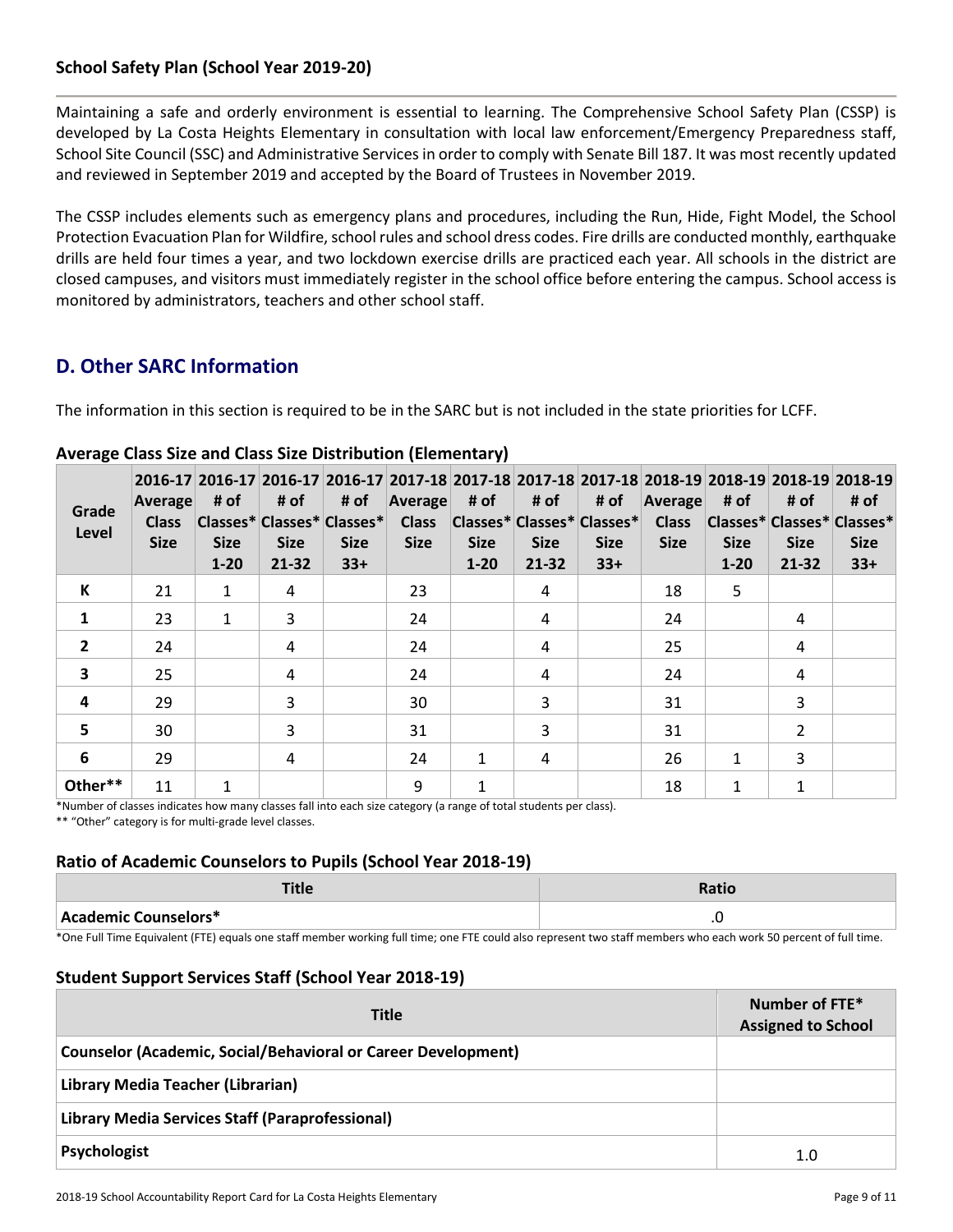| <b>Title</b>                              | Number of FTE*<br><b>Assigned to School</b> |
|-------------------------------------------|---------------------------------------------|
| <b>Social Worker</b>                      |                                             |
| Speech/Language/Hearing Specialist        | 1.0                                         |
| <b>Resource Specialist (non-teaching)</b> | 2.5                                         |

\*One Full Time Equivalent (FTE) equals one staff member working full time; one FTE could also represent two staff members who each work 50 percent of full time.

### **Expenditures Per Pupil and School Site Teacher Salaries (Fiscal Year 2017-18)**

| Level                                                | <b>Total</b><br><b>Expenditures</b><br><b>Per Pupil</b> | <b>Expenditures</b><br><b>Per Pupil</b><br>(Restricted) | <b>Expenditures</b><br><b>Per Pupil</b><br>(Unrestricted) | Average<br><b>Teacher</b><br><b>Salary</b> |
|------------------------------------------------------|---------------------------------------------------------|---------------------------------------------------------|-----------------------------------------------------------|--------------------------------------------|
| <b>School Site</b>                                   | \$8,607.28                                              | \$0                                                     | \$8,607.28                                                | \$90,402.00                                |
| <b>District</b>                                      | N/A                                                     | N/A                                                     | \$8,580.00                                                | \$80,974.00                                |
| <b>Percent Difference - School Site and District</b> | N/A                                                     | N/A                                                     | 0.3                                                       | $-9.3$                                     |
| <b>State</b>                                         | N/A                                                     | N/A                                                     | \$7,506.64                                                | \$82,663.00                                |
| <b>Percent Difference - School Site and State</b>    | N/A                                                     | N/A                                                     | 18.6                                                      | $-10.9$                                    |

Note: Cells with N/A values do not require data.

**The California Department of Education issued guidance to LEAs on August 1, 2018, regarding how to calculate school-level per-pupil expenditures that will be reported on 2018-19 report cards.**

### **Types of Services Funded (Fiscal Year 2018-19)**

In addition to general fund State funding, Encinitas Union School District receives State and Federal categorical funding for special programs that include categorical, special education and support programs such as Special Education, Title I, Title II and Title III, where applicable, Mental Health and Instructional Materials.

### **Teacher and Administrative Salaries (Fiscal Year 2017-18)**

| Category                                             | <b>District</b><br>Amount | <b>State Average</b><br><b>For Districts</b><br>In Same Category |
|------------------------------------------------------|---------------------------|------------------------------------------------------------------|
| <b>Beginning Teacher Salary</b>                      | \$45,545                  | \$45,741                                                         |
| <b>Mid-Range Teacher Salary</b>                      | \$75,064                  | \$81,840                                                         |
| <b>Highest Teacher Salary</b>                        | \$111,331                 | \$102,065                                                        |
| <b>Average Principal Salary (Elementary)</b>         | \$132,290                 | \$129,221                                                        |
| <b>Average Principal Salary (Middle)</b>             | \$0                       | \$132,874                                                        |
| <b>Average Principal Salary (High)</b>               | \$0                       | \$128,660                                                        |
| <b>Superintendent Salary</b>                         | \$231,817                 | \$224,581                                                        |
| <b>Percent of Budget for Teacher Salaries</b>        | 40%                       | 36%                                                              |
| <b>Percent of Budget for Administrative Salaries</b> | 6%                        | 5%                                                               |

For detailed information on salaries, see the CDE Certificated Salaries & Benefits web page at https://www.cde.ca.gov/ds/fd/cs/.